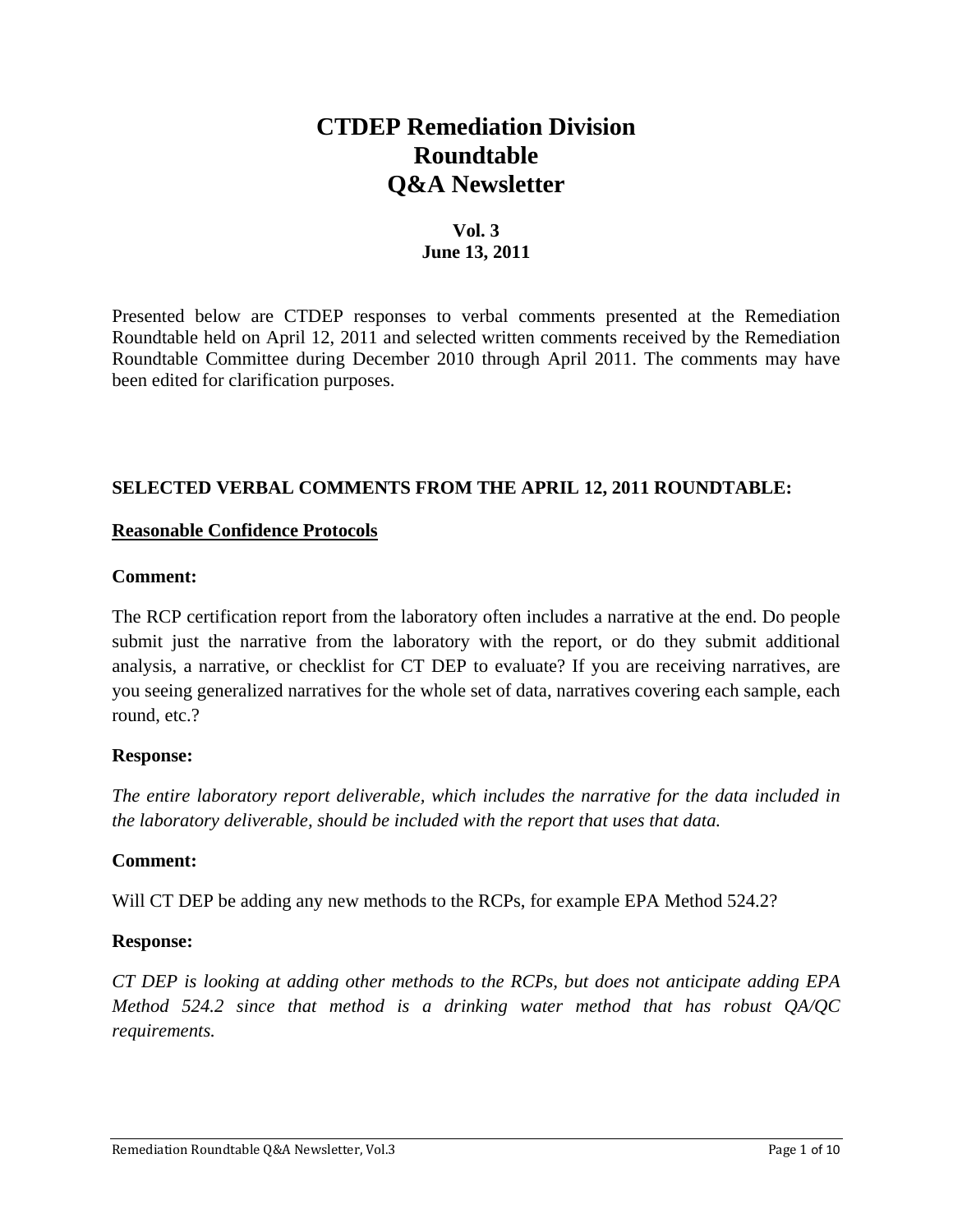# **Future Guidance Documents**

# **General Response:**

*There was considerable discussion regarding developing guidance for a range of subjects. In an effort to prioritize the development of guidance documents, the Roundtable will be posting a survey on Survey Monkey asking interested parties to choose the guidance topics that are most important to them. When the survey is available, those people who are signed up for the Listserv will be notified. People may sign up for the Listserv by going to the Remediation Roundtable website (www.ct.gov/dep/remediationroundtable). A notice of the survey will also be posted on the Roundtable webpage.* 

# **Verification Audits**

## **Comment:**

How many verifications are audited?

## **Response:**

*Approximately 28 percent of the verifications submitted are audited, and this percentage has remained fairly consistent over time.* 

## **Comment:**

Does "not audited" mean no further work was required at all?

## **Response:**

Not audited means that the Verification was not selected for audit. The fact that the *Commissioner does not audit a verification does not mean that the Commissioner is in concurrence with the opinions and conclusions of the LEP. It only means that the Commissioner has chosen not to do a technical review of the verification. The verification will stand on its own merit.* 

*Often the issues which lead CT DEP to select a verification for audit are resolved during an audit meeting, and no additional work is required as a result of the audit.*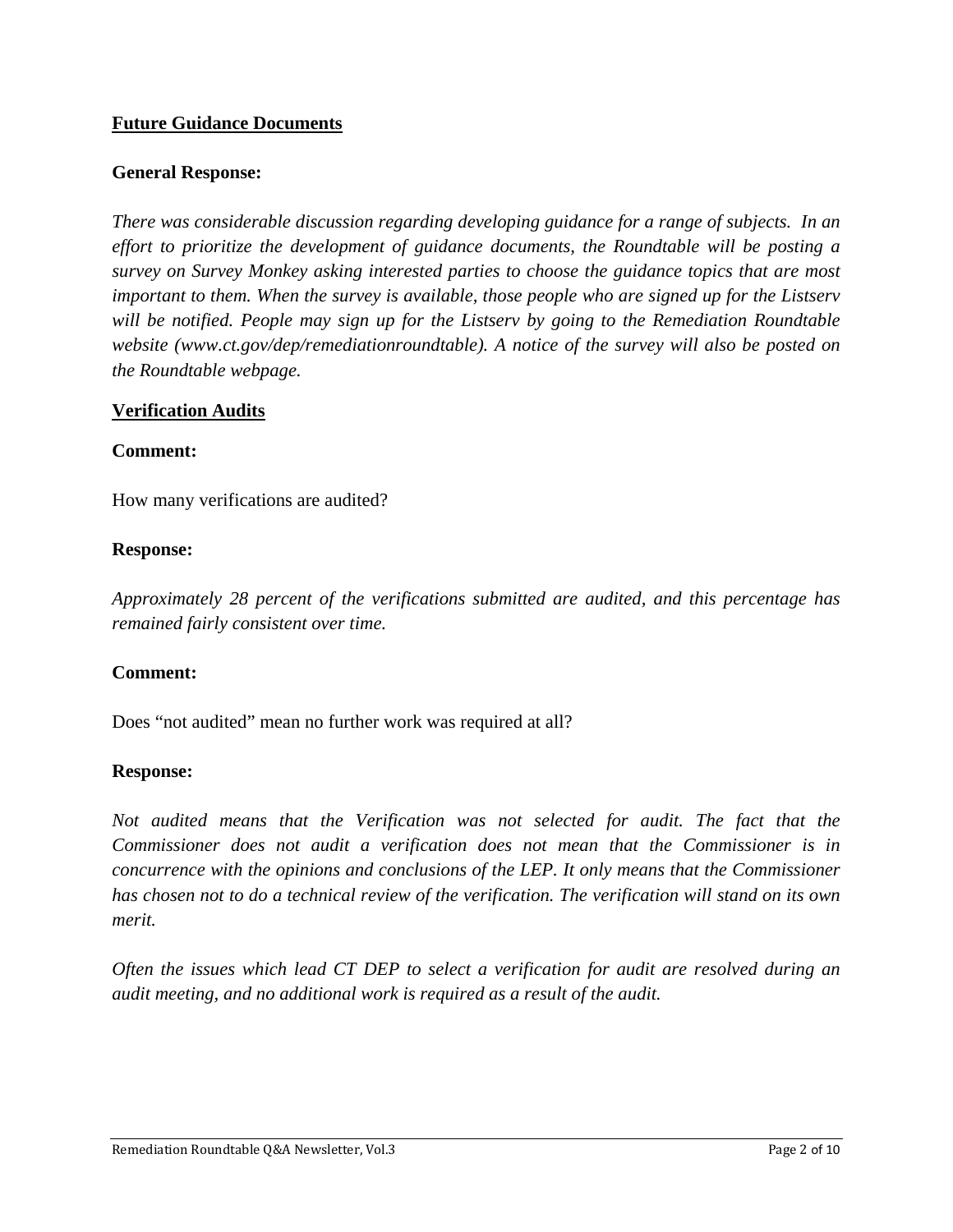# **Comment:**

In deciding which verifications to audit, is it based on an initial review, is there bias toward auditing certain LEPs, or is the selection of which verifications to audit random?

# **Response:**

*A screening process is used to identify which verifications will be audited. In general, the determination to select a verification for an audit is based on an administrative review of the verification package for completeness, and either:* 

- *1. The Verification Report was screened and obvious red flags (significant data gaps or omissions) were identified;*
- *2. The site is of particular concern (i.e., environmental, economic, political sensitivities);*
- *3. The track record of the LEP (if a LEP has had significant issues with incomplete site characterization or mis-application of the RSRs in past audits, CT DEP may take a closer look at some subsequent verifications to assess how the issues from past audits have been addressed);*
- *4. Random Check and Balance for quality and representation; or*
- *5. Any other factor the Commissioner may determine to be appropriate.*

# **Comment:**

I think it's the DEP's unofficial policy to try to determine if an audit is necessary within 90 days of receipt of the verification, but the statute provides that an audit may be performed within 3 years of the receipt of the verification. If there is no response within 3 three years, can it be assumed that CT DEP is in agreement with the verification? Regarding the review status, is there a no audit notice or does the verification just go to the file?

## **Response:**

*If the 3 year time period passes, there is no default approval, and the verification stands on its own merit. CT DEP's goal is to make the decision whether to audit within 90 days. In the case of a Final (site closure) verification, one of two response documents may be issued: either a No-Audit Letter or a Notice of Audit. Currently, DEP does not issue No-Audit Letters for Release Area, Interim, Portion, or Form IV Supporting verifications. If the Commissioner does not audit a "Final" verification within the statutory timeframe, this does not mean there is a default approval (please see response to previous question).*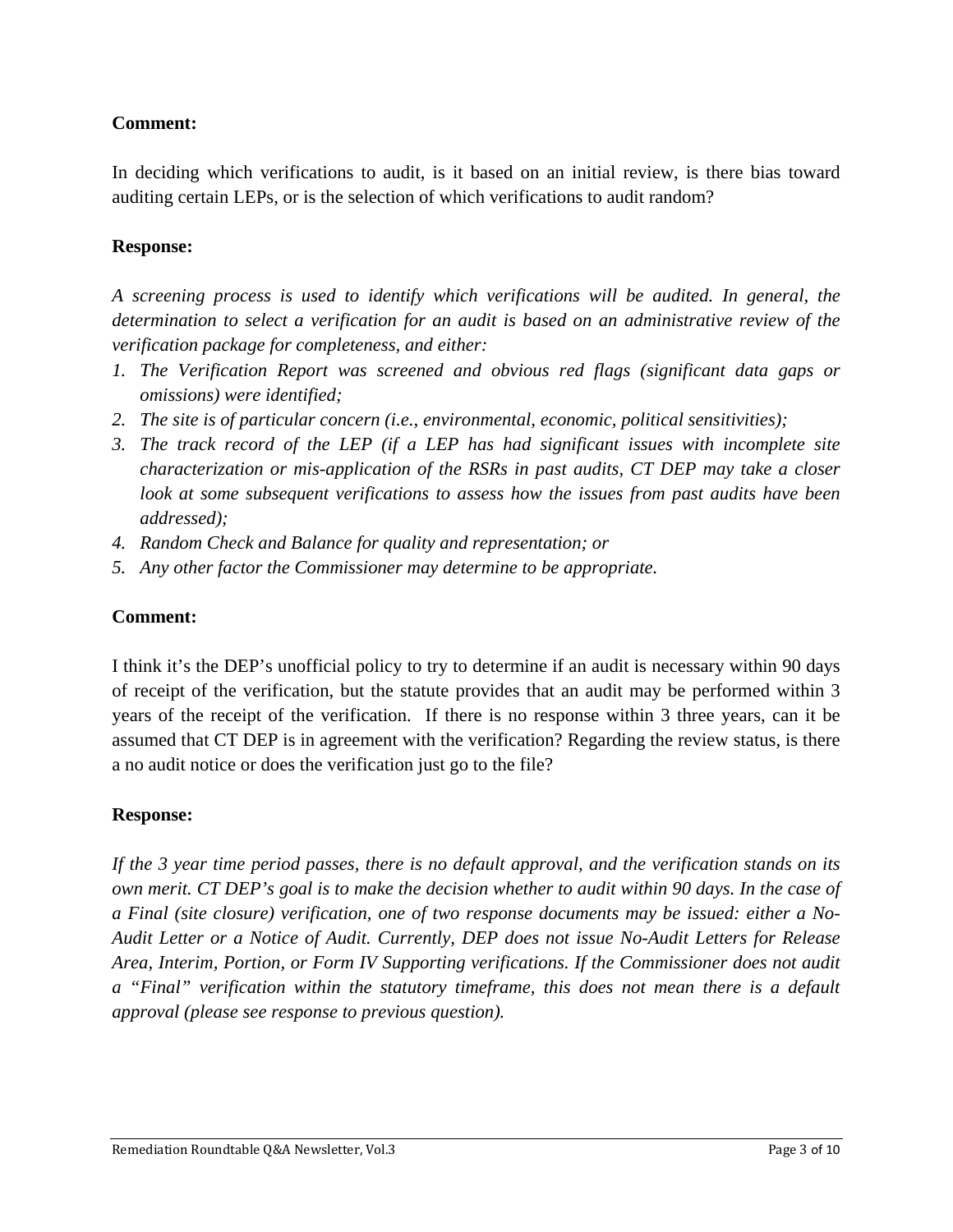# **ETPH/EPH/VPH**

# **Comment:**

If a LEP has a verification ready to be submitted except that the use of the ETPH methodology needs to be approved, what should the LEP do?

# **Response:**

*The Commissioner's approval of a request to use Extractable Total Petroleum Hydrocarbons (ETPH) as an additional polluting substance (APS) must be completed prior to verification. Until the new ETPH approval form is published on the CT DEP website, you can send a letter requesting the use of the ETPH methodology and the draft ETPH criteria. These criteria are already on the CT DEP website. If you have any particular questions, please contact the appropriate district supervisor.* 

# **Comment:**

It seems that the use of EPH/VPH rather than ETPH may make a large impact on determining compliance for a lot of projects. Developing criteria for the use of EPH/VPH in CT should be a priority.

## **Response:**

*Proposed criteria for EPH/VPH were developed for the draft amendments to the RSRs in 2008. CT DEP is currently working with the CT Department of Public Health to prepare an application form to request use of the EPH and VPH methods and the associated criteria as APS. The form will include optional criteria and is anticipated to be completed in the near future. If one chooses to use this form and associated criteria, no additional documentation/support will be needed other than the form. Until this new approval form is published, you can obtain the draft criteria from the appropriate district supervisor and send a letter to the DEP case manager or district supervisor requesting the use of the EPH and VPH methodology and the draft criteria as APS.* 

Parties may also request approval of different criteria for EPH/VPH, but will need to submit *technical support to back up the request.*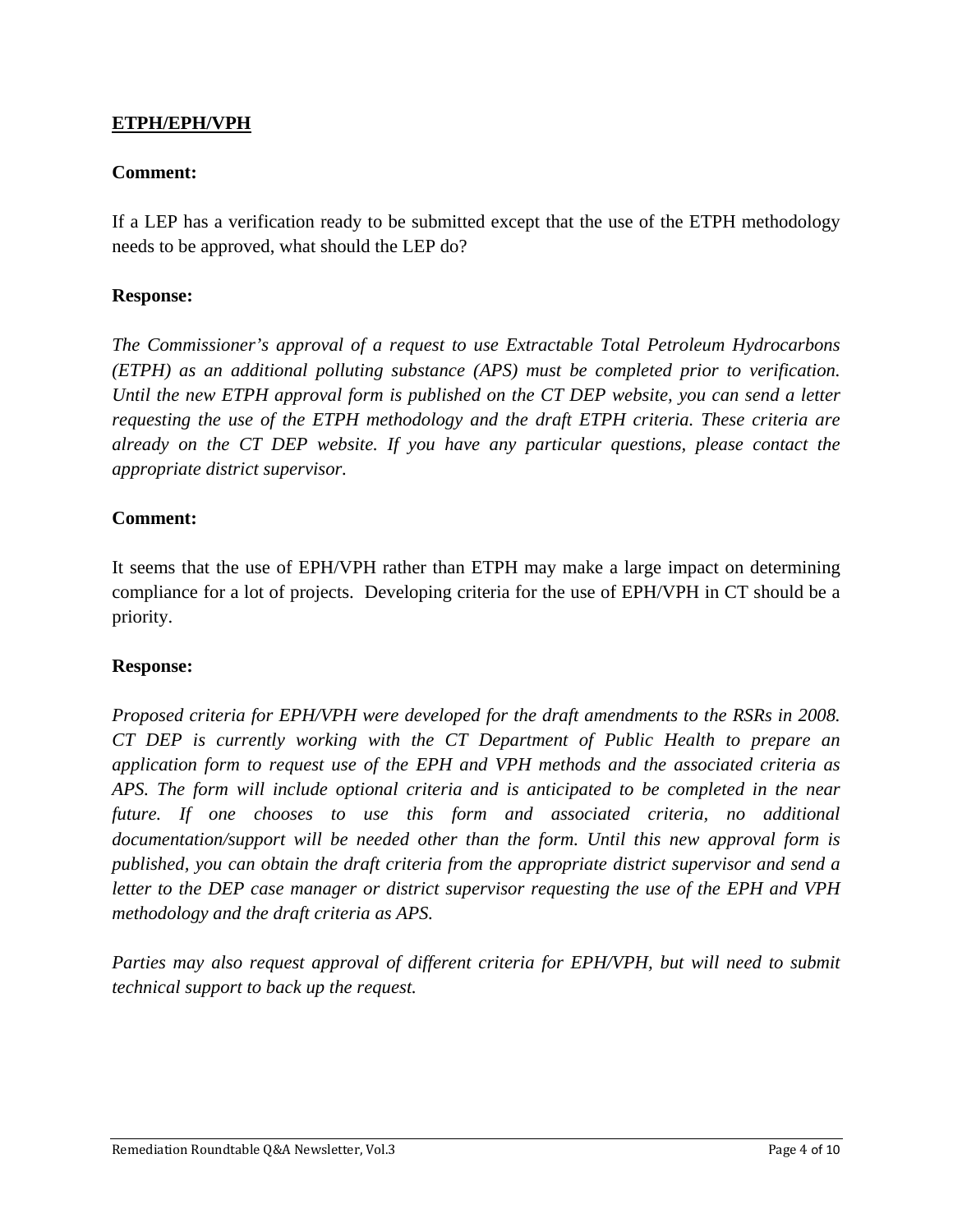# **Comment:**

With ETPH there is a lot of noise around the detection limit at some sites. You can often get detections with ETPH that were all non-detects with EPH.

# **Response:**

*Detections of ETPH at low concentrations can be a result of the "noise" of the laboratory instruments. In these situations, EPH/VPH can be more useful to evaluate the presence or absence of petroleum products.* 

# **Comment:**

What VPH or EPH method(s) would you use for diesel fuel and other types of fuels and oils?

# **Response:**

*The CT DEP is currently developing guidance on the VPH, EPH and ETPH analytical methods. This guidance will include information regarding the selection of the appropriate methods to use*  when characterizing releases of petroleum products. The guidance document titled *"Characterizing Risks Posed by Petroleum Contaminated Sites: Implementation of the MA DEP VPH/EPH Approach," Final Policy, Policy #WSC-02-411, published by the Massachusetts Department of Environmental Protection (the "MA Guidance") presents information regarding the selection of analytical procedures and detailed information on the methods. It is important to consider the age of the release and be conservative in your approach when selecting analytical methods. A summary of the approach presented in the MA Guidance is presented below.* 

*The following scenarios should include analysis using VPH and EPH including the associated target compounds and MTBE:* 

- *Fresh releases of #2 fuel/diesel*
- *Jet Fuels JP-4 and JP-8*
- *Waste Crankcase oil*
- *Unknown oils*

*The following scenarios should include analysis using VPH including the associated target compounds and MTBE:* 

• *Gasoline*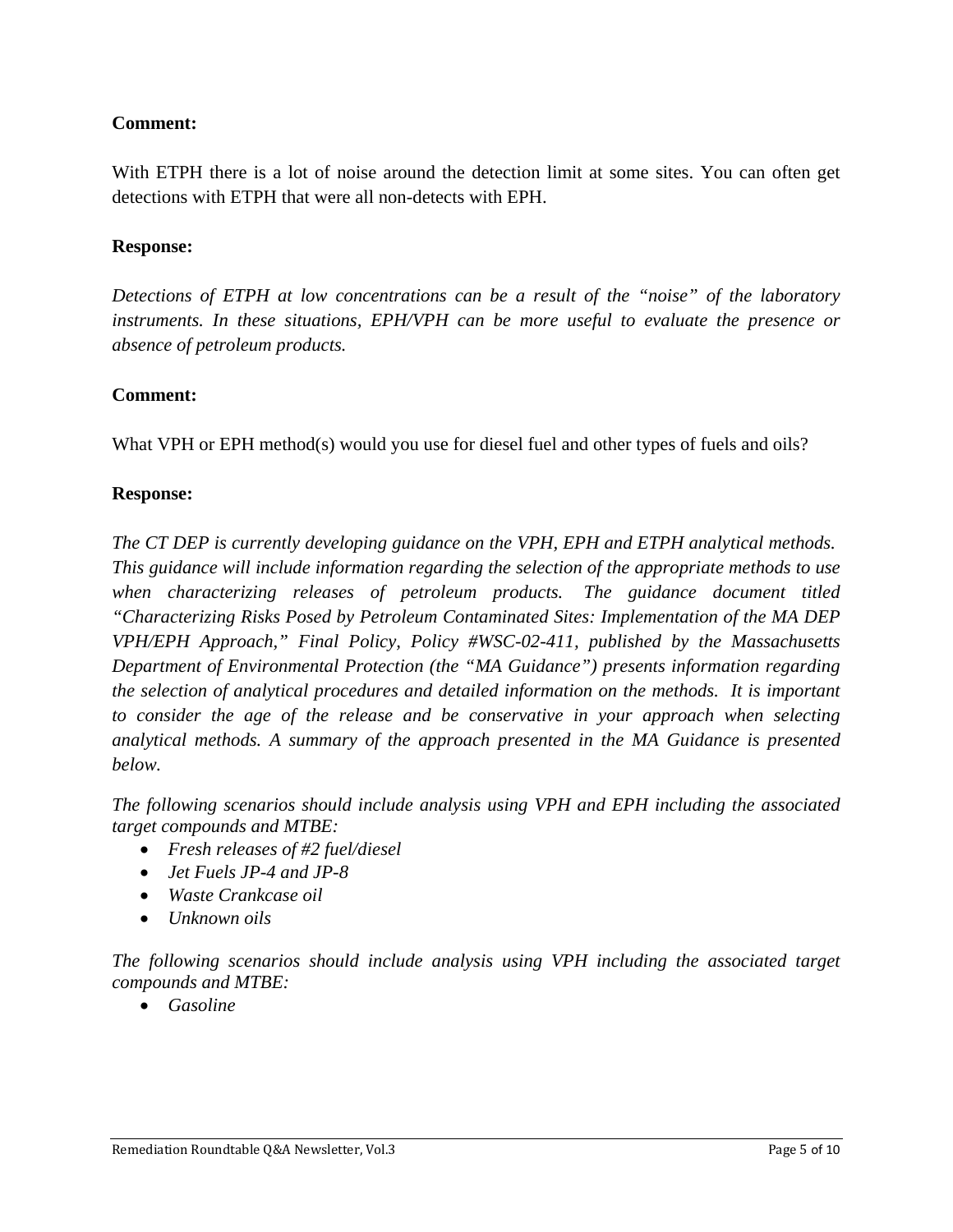*The following scenarios should include analysis using EPH including the associated target compounds:* 

- *Weathered Diesel/ #2 oil (Note 1)*
- *#3 #6 Fuel Oil (Note 1)*
- *Hydraulic Oil (Note 1)*
- *Mineral/ Dielectric oils (Note 1)*
- *Jet Fuel Jet A/ Kerosene (Note 1)*

*Note 1: If the spill is potentially impacting a water supply, VPH testing should be included.* 

*General Note: Analysis for additives and other analytes should be included as appropriate. Please see the MA Guidance for additional information.* 

*It is important to remember the VPH and EPH methods are gas chromatography methods, and, in some cases, use of gas chromatography/mass spectrograph methods may be appropriate for the analysis of target compounds.* 

# **Comment:**

Once DPH has proposed criteria, it would be helpful for DEP to publish the methodology used by DPH. The numbers are very different than EPA and MA numbers, and it would be helpful to know where the numbers come from.

## **Response:**

*CT DEP anticipates publishing this information with the recommended criteria.*

## **ELUR / Universal Covenant**

## **Comment:**

It seems that consideration of the use of Uniform Environmental Covenants in Connecticut would be appropriate.

## **Response:**

*The Uniform Environmental Covenant process is partly based upon CT DEP's ELUR process. We have been and will continue to look at the processes used by other states to determine if there is anything that would be beneficial for Connecticut to adopt and/or change. We welcome specific suggestions.*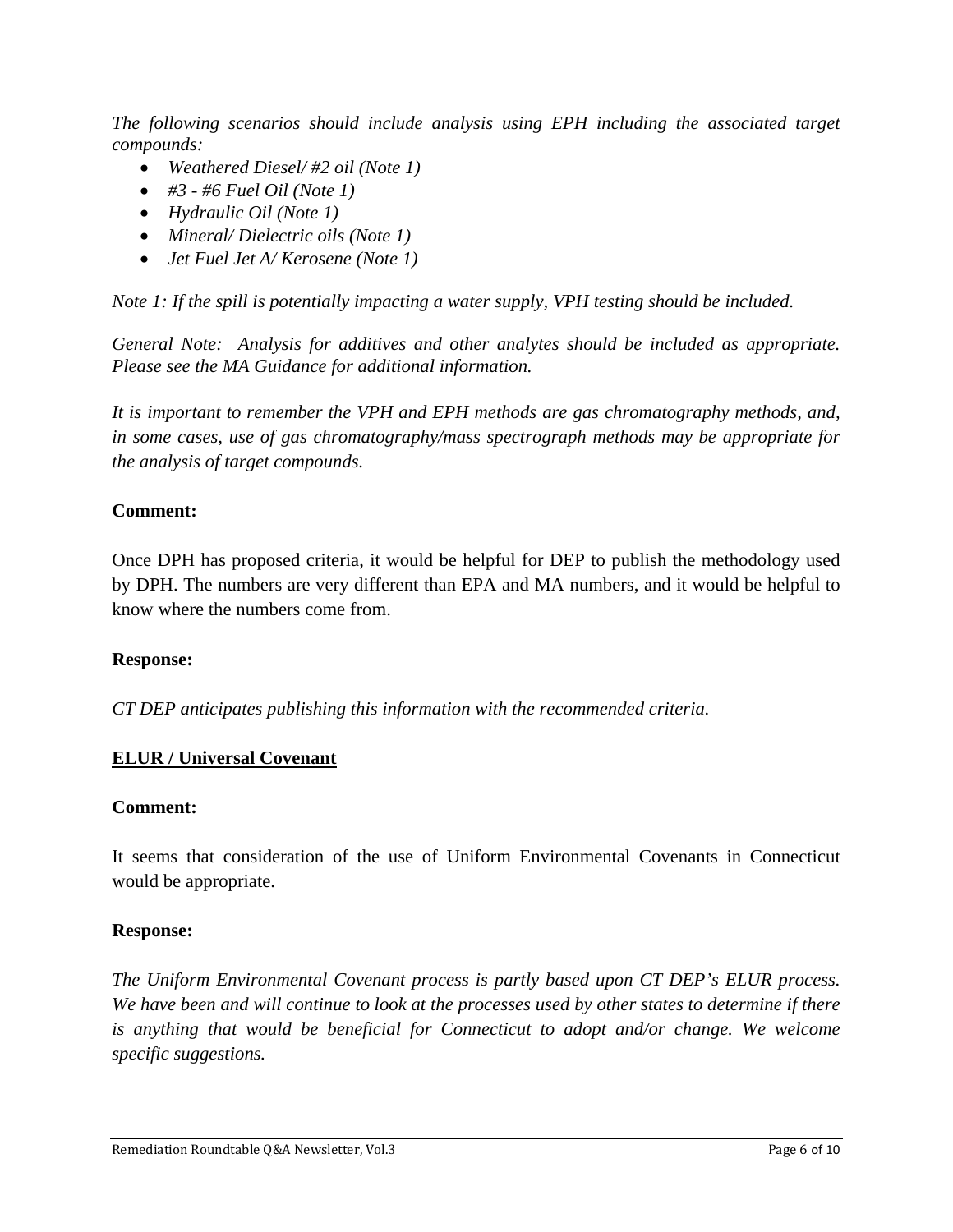# **SELECTED WRITTEN COMMENTS**

#### **Comment - December 22, 2010:**

The Site Characterization Guidance Document (SCGD) was changed from Ecologic Risk Assessment to Ecological Considerations. What is the significance of this change? Is it required or not? I am finding it very difficult to estimate potential liabilities and tell clients what they need to do to address this issue even before this change to the SCGD.

#### **Response:**

*The primary purpose of the revision was to separate the concept of determining contaminant fate and transport as distinct from an ecological risk assessment (which itself can range from a screening-level to a full technical risk assessment). Determining fate and transport is included in a complete investigation.* 

*Whether ecological risk exists and at what level, and whether it needs to be addressed by a remedy, is subject to the RSR language (Section 22a-133k-2(i)) in that the Commissioner may determine on a site-by-site basis that an Ecological Risk Assessment (ERA) is required. This determination is based on the potential risk to receptors and extent of contamination. A party may on its own initiative evaluate ecological risk instead of waiting for DEP to find and comment on appropriate situations, especially where releases have more obviously come to be located in sensitive ecological areas such as sediments. Also, the revised language in the SCGD includes the recommendation that ERAs be conducted in consultation with CT DEP to resolve issues that may arise out of a risk to receptors in advance of a verification. CT DEP will be providing resources to help guide parties through the process of ecological risk assessment.* 

## **Comment - December 22, 2010:**

What is CT DEP's decision-making process regarding property transfer filings and exclusions to the Transfer Act?

## **Response:**

*All property transfer Form I-IV filings go through an administrative review process for completeness. DEP does not determine if a submitted filing was necessary (e.g., whether the transfer met one of the many exemptions and therefore should not have been filed). If a Form I, II or IV is inappropriate, incomplete, or invalid, the Certifying Party will be notified. If there are questions regarding specific exemptions, please contact the Remediation Division (860) 424- 3705.* 

*Additionally, a flow chart for the Property Transfer Program exists on the Remediation Division website and is linked at the bottom at the Property Transfer Program fact sheet. http://www.ct.gov/dep/cwp/view.asp?a=2715&q=325006&depNav\_GID=1626*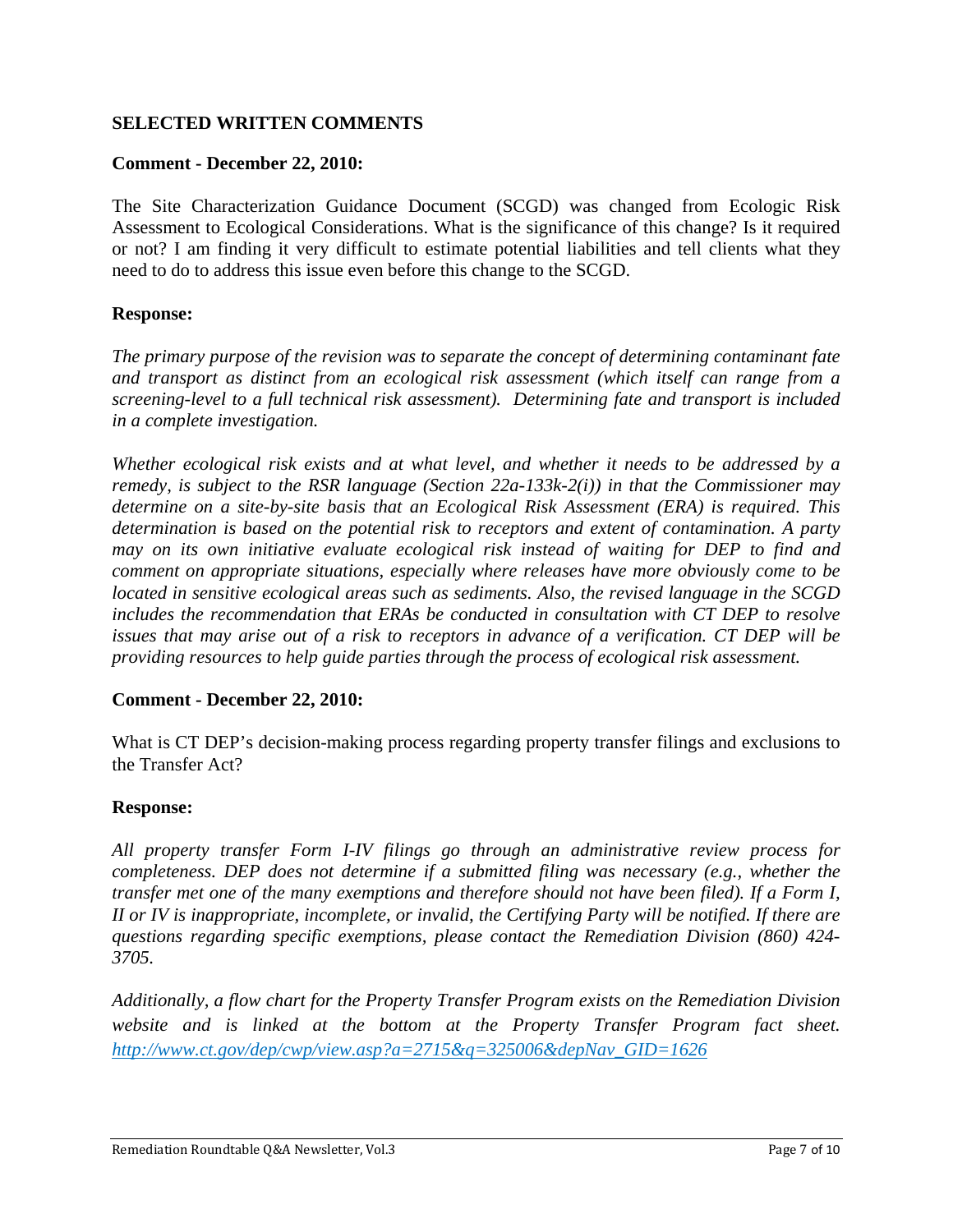# **Comment - December 22, 2010:**

What are the background statistics for Property Transfer filings - How many Form I's, Form II's, and Form IV's have been submitted, how many were rejected, and why? How many Form III's have been submitted?

## **Response:**

*The Property Transfer Program was instituted in 1986, and the institution of the LEP program and ECAFs occurred on 10/1/95. The following approximate statistics include complete filings submitted to CT DEP from the institution of the program through 12/31/10 and are broken down into pre- and post-10/1/95 filings.* 

| Form I:   | A total of 1991 filed.                                                                                                                                                   |
|-----------|--------------------------------------------------------------------------------------------------------------------------------------------------------------------------|
|           | $\triangleright$ 1115 were filed pre-ECAF/LEP program                                                                                                                    |
|           | $\triangleright$ 876 were filed post-ECAF/LEP program                                                                                                                    |
|           | $\triangleright$ 55 re-filed a Form III due to insufficient documentation to support the Form I                                                                          |
| Form II:  | A total of 294 filed.                                                                                                                                                    |
|           | $\triangleright$ 165 filed pre-ECAF/LEP program                                                                                                                          |
|           | $\triangleright$ 129 filed post ECAF/LEP program                                                                                                                         |
|           | $\triangleright$ 21 re-filed a Form III due to insufficient documentation to support the Form II<br>or to validate Verification that supported the filing of the Form II |
| Form IV:  | A total of 208 filed.                                                                                                                                                    |
|           | $\triangleright$ 34 re-filed a Form III due to insufficient documentation to support the<br>Form IV                                                                      |
| Form III: | A total of 3325 filed.                                                                                                                                                   |
|           | $\triangleright$ 800 filed pre-ECAF/LEP program                                                                                                                          |
|           | 2525 filed post-ECAF/LEP program                                                                                                                                         |

# **Comment - December 22, 2010:**

The Illinois DEP has an approach to approve the clean-up of individual AOCs. This dovetails into the concern that the cost of investigation [of an entire site] creates 'Brownfields'. DEP needs to shorten the amount of time for AOC remediation approval. There needs to be a light at the end of the tunnel.

## **Response:**

*This comment addresses the difference between laws targeting cleanup of specific releases versus laws targeting investigation/cleanup of properties as a whole. In Connecticut, there are laws that target release areas, other laws that target entire sites, and still other laws that allow the party performing the cleanup to choose to clean up either a single release or all releases on the property as a whole. Section 22a-133x of Connecticut General Statutes (CGS) provides the opportunity for applicable parties to verify the remediation of either a "Release Area" or all releases on a property. The Property Transfer statute (CGS Section 22a-134a) is a site-wide cleanup statute, though it provides the opportunity to verify the remediation of a "Portion" of an*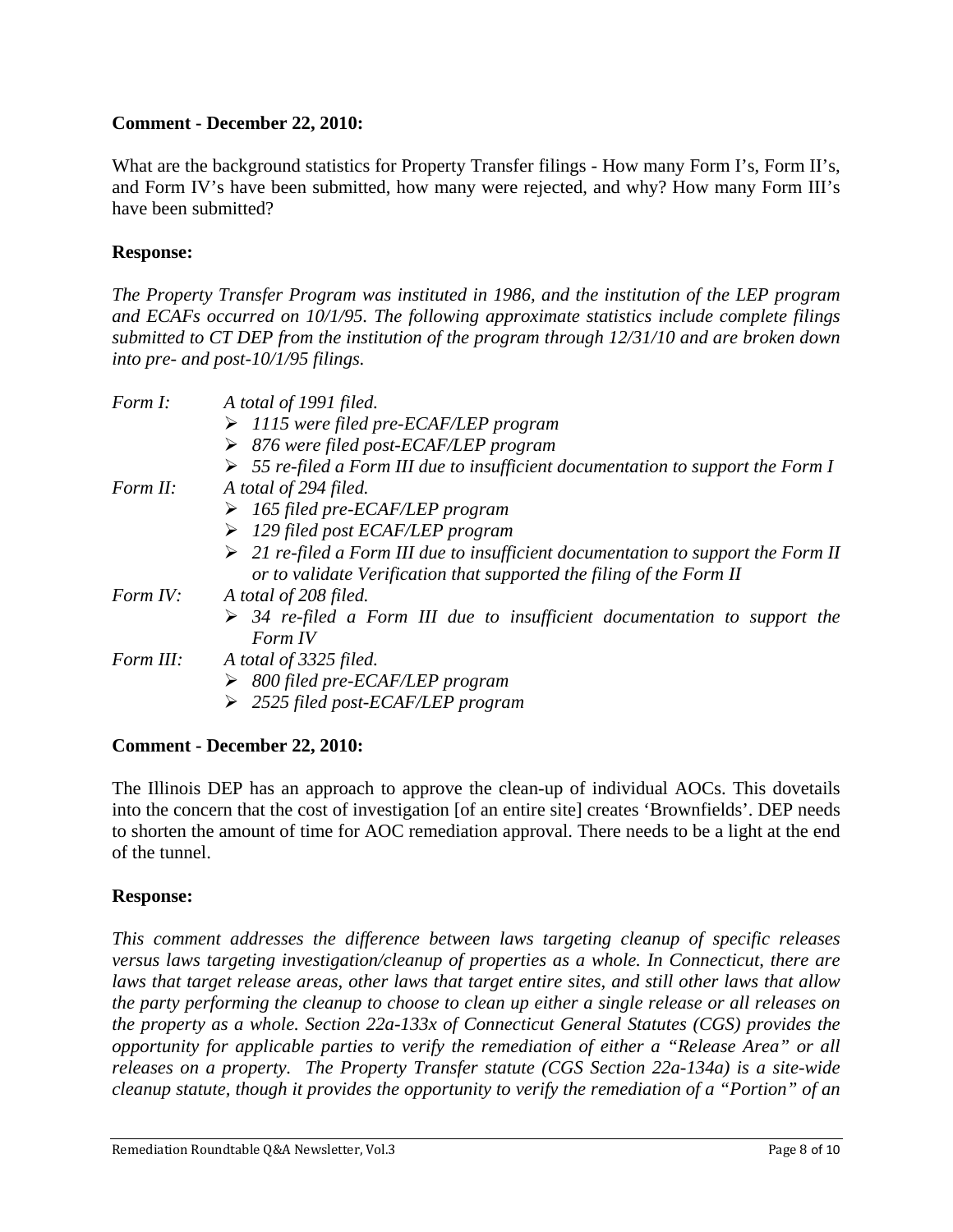*establishment at a time. The Property Transfer statute also provides (for filings after 10/2009) the opportunity for an "interim verification" to demonstrate that a site has achieved compliance with the RSRs, except for ongoing groundwater remediation activities.* 

*The topics of a release-based system versus a property-based system, as well as how to shorten the timeframe for a party to complete a cleanup, and how to define endpoints, are excellent topics which DEP anticipates will be evaluated during the comprehensive evaluation of CT cleanup programs, which will begin this summer 2011. As part of the evaluation, DEP intends to investigate other states' cleanup programs.* 

# **Comment - December 14, 2010:**

Could CT DEP provide a flow chart that can be made available to responsible parties and potentially responsible parties, showing them that there is a route to verification/closure?

## **Response:**

*There is a flow chart located on the CT DEPs Remediation website under the Property Transfer Program. The link is located at the bottom of the Property Transfer Program fact sheet. http://www.ct.gov/dep/cwp/view.asp?a=2715&q=325006&depNav\_GID=1626*

## **Comment - December 14, 2010:**

It is too difficult to get credit for LEP courses that are not already approved.

## **Response:**

*The current process allows anyone, not just a course provider, to request course approval. This can happen before attending a seminar or conference so that the person knows what CEC will be credited. The rules for course approval are governed by the regulations and follow the procedures outlined on the LEP Board website. Additionally, LEP Board meetings are open to the public and issues may be brought to the Board's attention in this venue.*

## **Comment - December 22, 2010:**

In the ECAF, the Part VIII table should have a separate column to report the maximum concentration for each media.

## **Response:**

*The table has been revised (11/4/10) overall to focus on necessary information for the Commissioner to determine LEP oversight. Additionally, only maximum concentrations are requested on the Contaminants in the Environment table in the ECAF.*